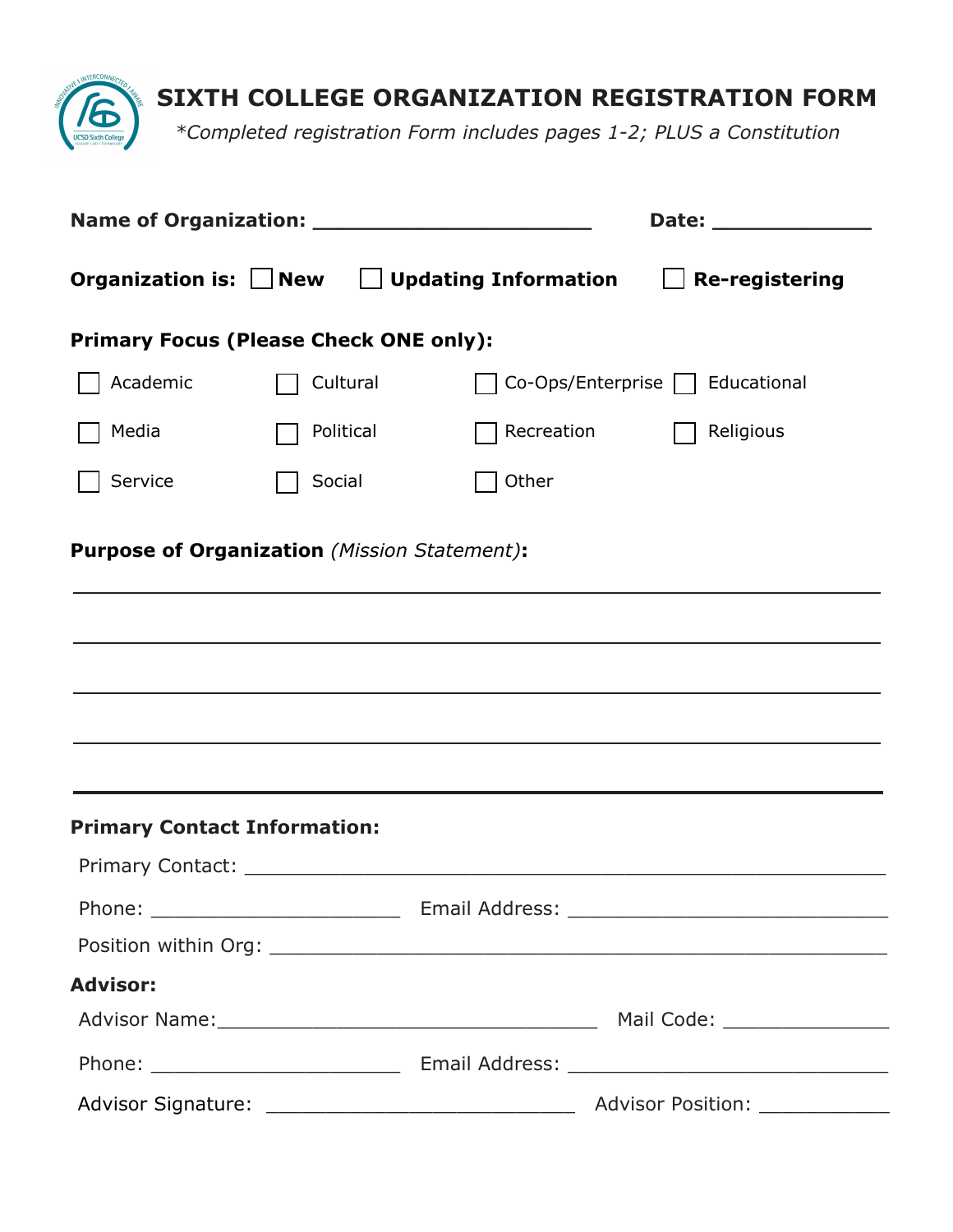**Members** *(A minimum of three are required)***:**

| <b>Review:</b> | Approved                        | <b>Notes:</b>                                                                                                                                |
|----------------|---------------------------------|----------------------------------------------------------------------------------------------------------------------------------------------|
|                |                                 | *Upon signing the form, the Members hereby give permission for their<br>names and e-mail to be given out as contacts for their organization. |
|                |                                 |                                                                                                                                              |
|                |                                 | Member Signature: Latin Management Communication of the Communication of the Communication of the Communication                              |
|                | Phone:                          |                                                                                                                                              |
|                |                                 |                                                                                                                                              |
|                | Position within Org:            |                                                                                                                                              |
|                |                                 |                                                                                                                                              |
|                | Phone: _____________________    |                                                                                                                                              |
|                |                                 |                                                                                                                                              |
|                |                                 |                                                                                                                                              |
|                |                                 |                                                                                                                                              |
|                |                                 |                                                                                                                                              |
|                |                                 |                                                                                                                                              |
|                |                                 |                                                                                                                                              |
|                |                                 |                                                                                                                                              |
|                |                                 |                                                                                                                                              |
|                |                                 |                                                                                                                                              |
|                |                                 |                                                                                                                                              |
|                | Phone: ________________________ |                                                                                                                                              |
|                |                                 |                                                                                                                                              |
|                |                                 |                                                                                                                                              |
|                |                                 |                                                                                                                                              |
|                | Phone: _______________________  |                                                                                                                                              |
|                |                                 |                                                                                                                                              |

| Needs Revisions (See Notes) |  |
|-----------------------------|--|
| Denied (See Notes)          |  |

**Reviewed By: Date:**